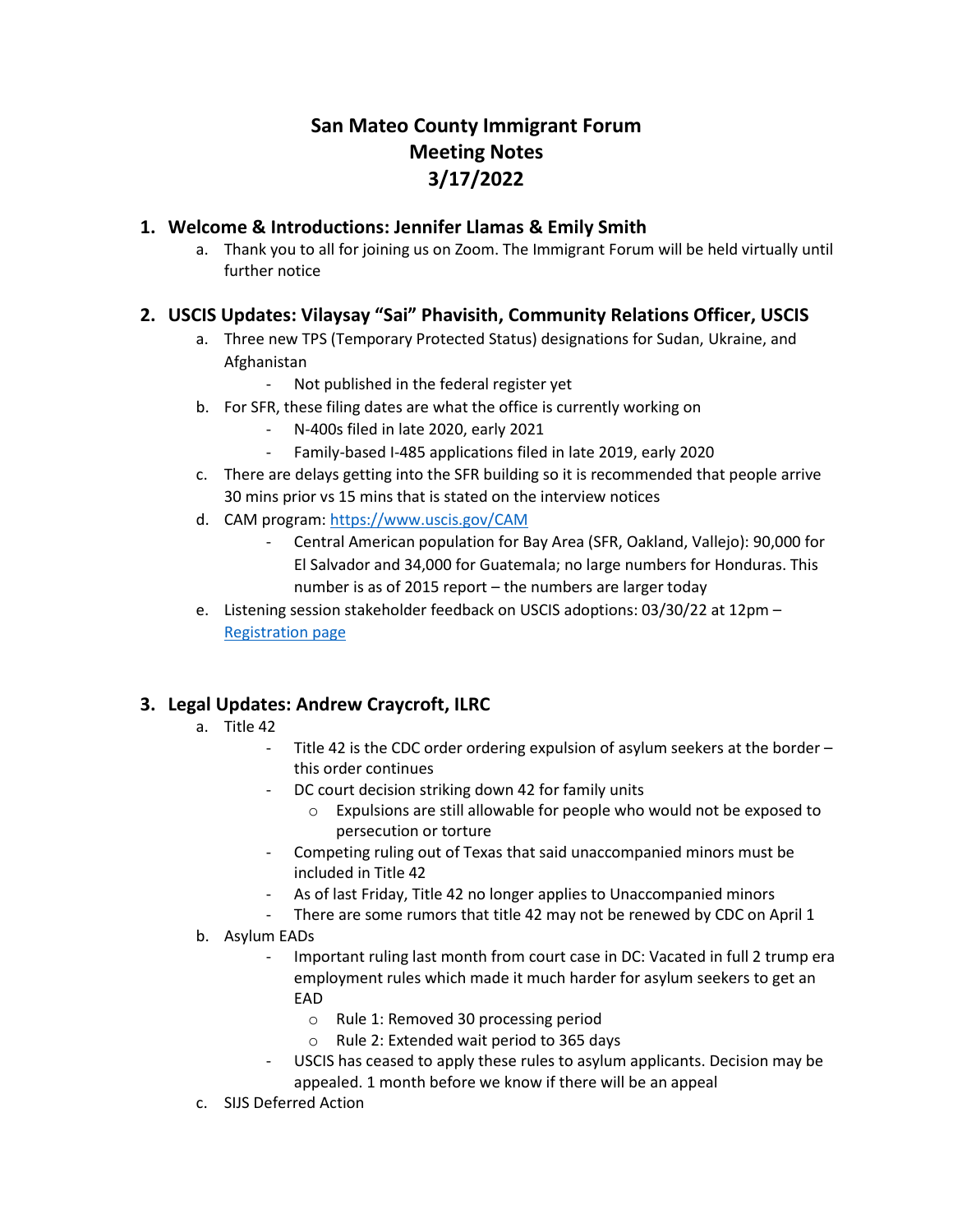- March 7 USCIS announced final rule
- USCIS is creating deferred action and EAD availability for SIJS who are in backlog
- Goes into effect on May 6. Will help young people with SIJS get employment authorization. Deferred action will be for 4 years. Can file 1765 to apply for EAD document
- Change for marriage restrictions for SIJs waiting to adjust status. Had to remain unmarried until they got a green card. Now marriage of someone with SIJS will no longer result in revoking of their status. Can get married while they are waiting for their green card
- d. Q/A
	- Any updates regarding DACA? -No recent updates regarding DACA
- **4. CA Microbusiness COVID-19 Relief Grant Opportunity: Ellie Dallman, Management Analyst, County Manager's Office & Amanda Anthony, North County Business Resource Center Manager, Renaissance Entrepreneurship Center**
	- a. \$2500 for qualifying microbusinesses
	- b. Do not need to have business licenses; do not have to have legal status
	- c. 309 grants to distribute
	- d. Eligibility:
		- a. Business owner primary source of income in 2019
		- b. Cannot have received CA Relief Grant
		- c. Active since Dec. 2019
		- d. Revenues 50,00 of less
		- e. Fewer than 5 FTE employees
	- e. Applications in English, Spanish, Chinese, Tagalog
	- f. Independent Contractors and Gig workers could be eligible eligible; farmworkers could be eligible
	- g. Business has to be located in San Mateo County, not just doing business in San Mateo County
	- h. <https://www.smcstrong.org/apply-for-funding>
	- i. Deadline to apply is April 11
	- j. Program established by the state

## **5. San Mateo County Microfood Grant Opportunity: Ellie Dallman, Management Analyst, County Manager's Office**

a. Microfood Grant from last year that has been reopened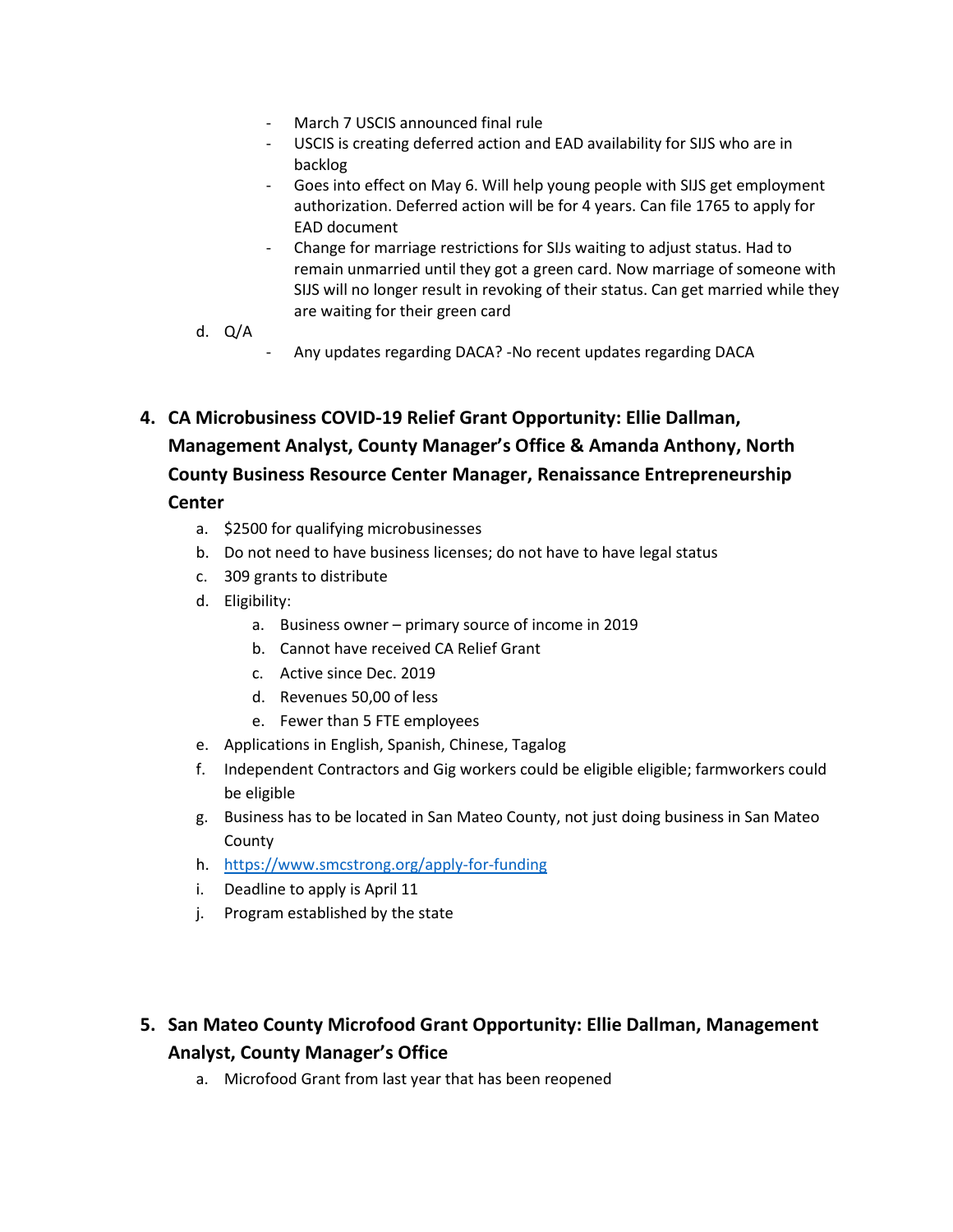- b. Remaining funds that were not distributed can now be distributed. Re-opened until April 10, 2022
- c. This is for businesses who sell food and are permitted with SMC Dept of Health
- d. Could receive assistances through both grants if they qualify (Microfood grant + Microbusiness grant)
- e. Must submit COVID impact statement
- f. Business must be lawfully operating. Will accept application for permits if didn't have permits previously
- g. Application available in English, Spanish, Chinese, Tagalog
- h. If they have already received a SMC small business grant, they would not be eligible
- i. If more businesses apply than there are funds available, a random selection will take place to invite businesses to submit documents
- j. Question: What are cottage foods?
	- Foods prepared at home that don't need refrigeration; shelf stable. Cakes, cookies, peanut butters
	- MEHKO: permit there is other grant funding for businesses who apply for a MEHKO permit. Start-up funds
- k. Program established by SMC Board of Supervisors

## **6. Office of Community Affairs (OCA) Updates: Jennifer Llamas & Emily Smith**

- a. Immigrant Survey outreach continues; survey closes on Sunday 3/20/22
- b. Next phase: focus groups begin this week and are taking an in-depth look at the equitable access to services part of the survey
- c. When available, we will present results back to this group
- d. Outreach team has re-launched mask mobile; in EPA today and at OYE conference on Saturday 3/19

# **7. CARES – An Alternative Response to Mental Health Crisis Calls in Half Moon Bay: Jeff Essex, Executive Director, El Centro de Libertad/The Freedom Center**

- a. Civilian response to 911 calls involving a mental health crisis
- b. El Centro de Libertad is collaborating with sheriff's office and 911 dispatch
- c. Minimizing contacts that law enforcement has with someone having mental health crisis
- d. Holistic response to the entire family
- e. Goal to deescalate and stabilize in the home and connect to ongoing services
- f. 911 Call—if no weapons or no medical emergency, the CARES team can be dispatched
- g. Types of calls: family disturbances, suicidal ideations, mental health crises
- h. Follow-up visitation the next day. Warm hand offs and referrals to appropriate CBOs and services
- i. CARES van staffed with mental health professional and certified EMT
- j. Pilot project: will be tracking data for this 12-month pilot